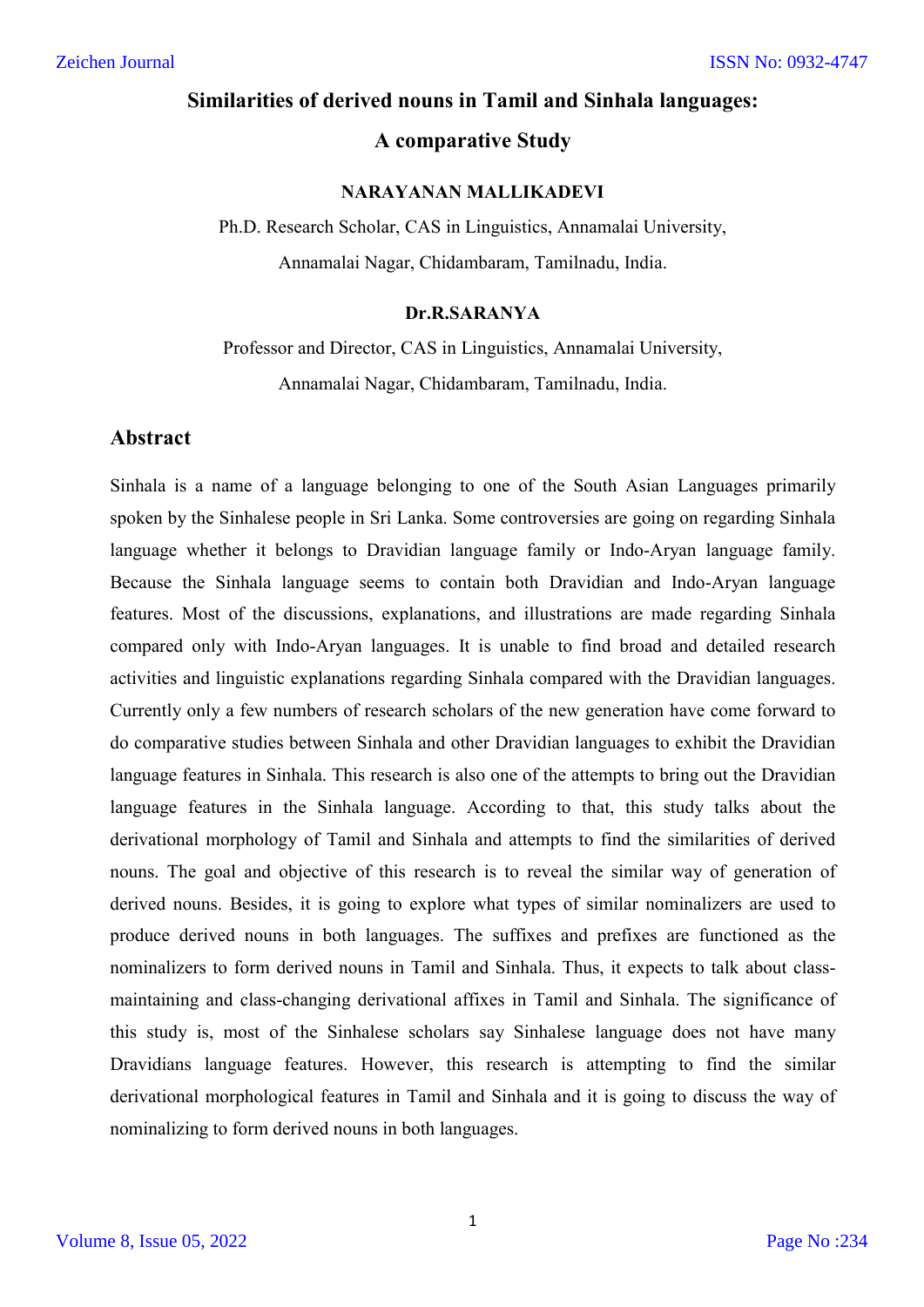**Keywords:** Tamil, Sinhala, derivational morphology, derived nouns, suffixes, prefixes, nominalizers

## **1. Introduction**

Although Tamil and Sinhala languages belong into two different language families, several similar linguistic features could be found in both languages. This research is going to discuss the derived nouns in both Tamil and Sinhala under the derivational morphology and it is going to discuss the similar patterns of creation of derived nouns in both languages.

## **1.1. Research problem**

The research problem of this study is how the derived nouns are generated in Tamil and Sinhala in similar ways?

## **1.1.1. Research questions**

What are the similar suffixes used as the nominalizers in Tamil and Sinhala languages to generate derived nouns?

What are the similar prefixes used as the nominalizers in Tamil and Sinhala languages to generate derived nouns?

## **1.2. Methodology**

Primarily, this research discusses the derived nouns of Tamil and Sinhala using descriptive methods. Hence, accepted and standard written documents have been used as the secondary source to collect and identify the data. The data of both languages have been analysed under qualitative data analysis.

## **1.3. Hypothesis**

Generally, both languages produce derived nouns using the prefixes and suffixes. Several derived nouns are generated in both Tamil and Sinhala by using similar types of nominalizers with the same nouns. On the other hand, phonologically different types of nominalizers are also used in both languages to form other types of derived nouns. However, those nominalizers are also used in a similar way to produce a large number of derived nouns in Tamil and Sinhala.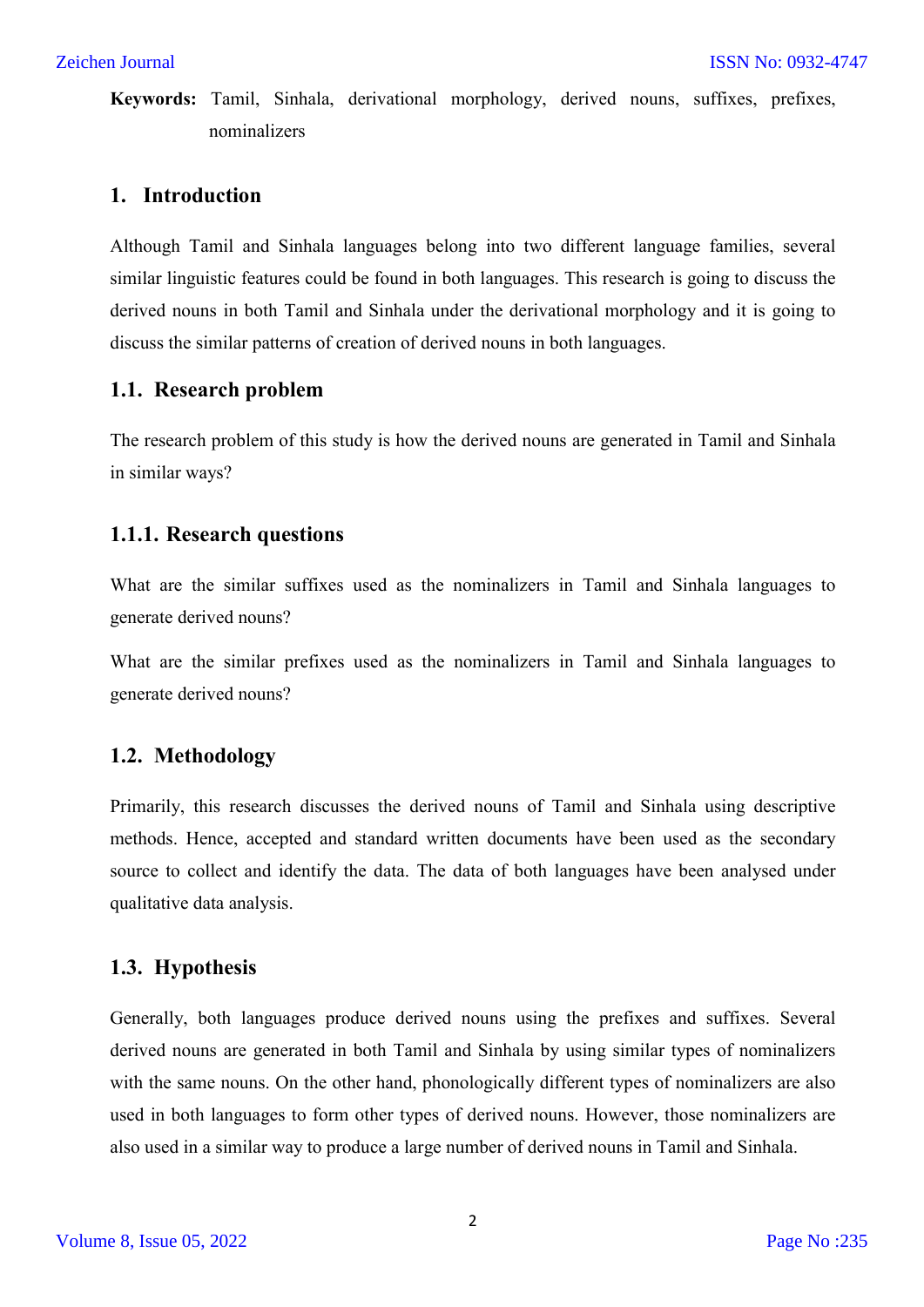### **2. Discussion**

Generally, in both Tamil and Sinhala languages, a large number of derived nouns are generated in similar ways. The special feature of derived nouns in both Tamil and Sinhala is, almost similar types of prefixes and suffixes are added as the nominalizers to the roots of nouns or verbs to generate new lexemes. On the other hand, some of the derived nouns are formed by using phonologically different prefixes and suffixes in the both languages but in the same manner. These prefixes and suffixes function as the derivational affixes in the both languages.

## **2.1. Derivational affixes**

Generally, the derivational affixes are divided into two. They are,

- 1. Class-maintaining derivational affixes
- 2. Class-changing derivational affixes

Class-maintaining derivational affixes mean, the affixes do not change the word class of the word when they are affixed with the particular morpheme. Class-changing derivational affixes mean, the affixes change the word class of the word when they are affixed with the particular morpheme. It could be noticed, the class-maintaining and class-changing derivational affixes are affixed with the words in the same manner to generate new lexemes in both Tamil and Sinhala.

The following suffixes shown in the table 1, are functioned as the class-maintaining derivational suffixes in both Tamil and Sinhala. They do not change the word class when they associate to generate derived nouns.

#### **ABBRIVIATIONS**

| <b>TSMDS</b>  | - Third person singular masculine derivational suffix      |
|---------------|------------------------------------------------------------|
| <b>TSFDS</b>  | - Third person singular feminine derivational suffix       |
| <b>TSGNDS</b> | - Third person singular gender-neutral derivational suffix |
| <b>UNDS</b>   | - Uncountable neuter derivational suffix                   |
| <b>VNDS</b>   | - Verbal noun derivational suffix                          |
| <b>TPDS</b>   | - Third person plural derivational suffix                  |
| <b>NDS</b>    | - Neuter derivational suffix                               |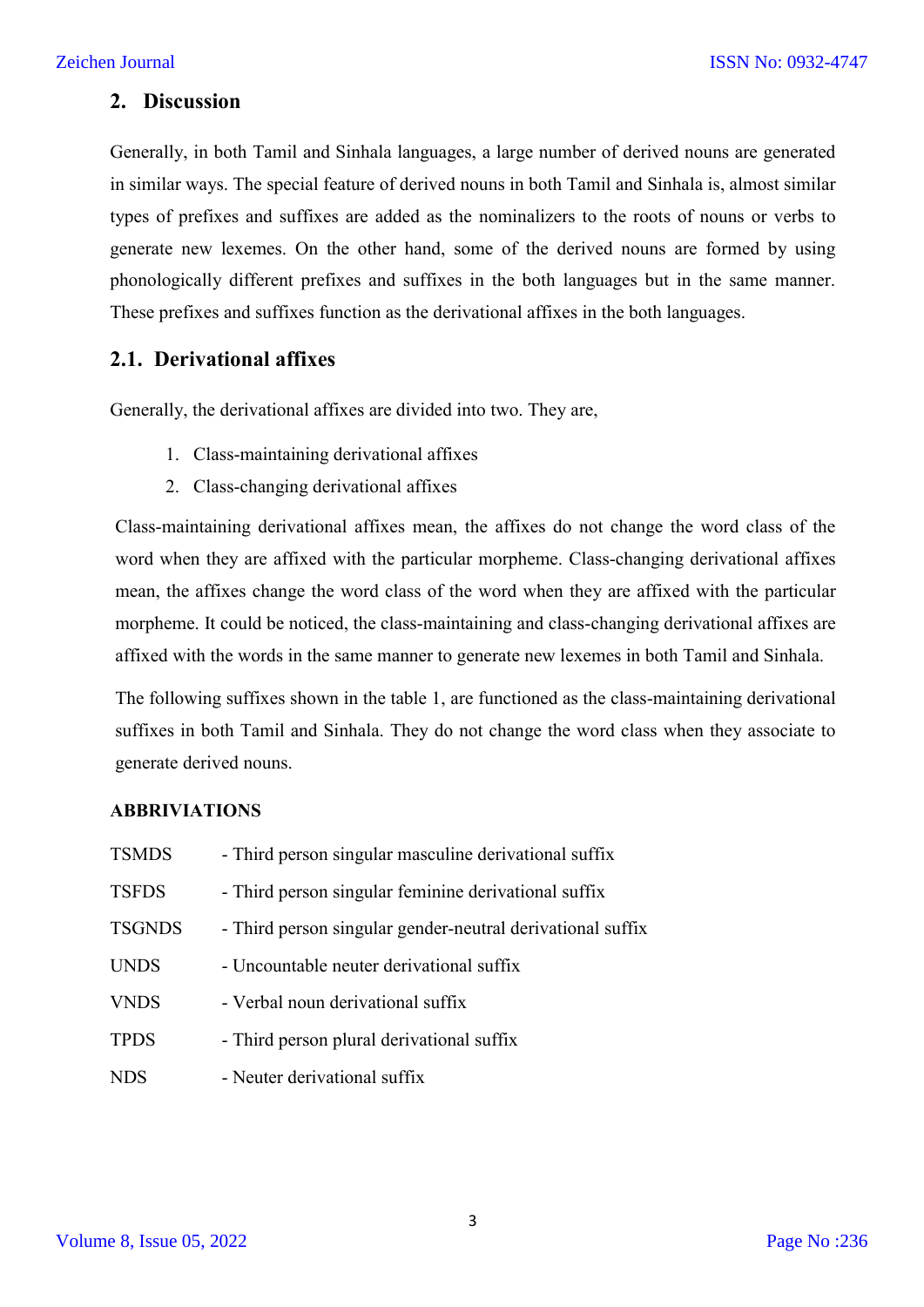| <b>Derivational Suffixes-Tamil</b> | <b>Derivational suffixes-Sinhala</b> |
|------------------------------------|--------------------------------------|
| (paṇam)-ka:ran                     | (salli)-ka:raya: / karu              |
| (money)-TSMDS                      | (money)-TSMDS                        |
| (paṇam)-ka:ri                      | (salli)-ka:ri                        |
| (money)-TSFDS                      | (money)-TSFDS                        |
| (kuṇam)-vati                       | (gunaya)-vati                        |
| (noble quality)-TSFDS              | (noble quality)-TSFDS                |
| $(i$ nam)-va:ti                    | (ja:tiya)-va:ti                      |
| race-TSGNDS                        | race-TSGNDS                          |
| (saho:taran)-tuvam                 | (saho:daraya:)-tvaya                 |
| (brother)-UNDS                     | (brother)-UNDS                       |
| $(inam)$ -va: $tam$                | (ja:tiya)-va:daya                    |

## **Table:1**

Moreover, the suffixes given in the above table in both Tamil and Sinhala, it could be noticed the similarity between each pair of suffixes. The illustrations have been given below how derived nouns are created in Tamil and Sinhala using the above suffixes.

(race)-UNDS

When generating derived nouns in the Sinhala language, the final suffix -ya: of the word denotes the singular masculine meaning and the suffix -ya of the word denotes the meaning of both singular feminine and uncountable singular neuter.

## 2.2. **Generating masculine denominal nouns**

In both Tamil and Sinhala languages, several singular masculine denominal nouns are created by adding the suffix **-ka:raṉ** in Tamil **-ka:raya:** or **-karu** in Sinhala. For example,

## **Table:2**

(race)-UNDS

| <b>Tamil</b>                                 | Sinhala                                          | <b>English equivalent</b> |
|----------------------------------------------|--------------------------------------------------|---------------------------|
| ve:laikka:ran<br>ve:lai-ka:ran<br>work-TSMDS | vædaka:raya:<br>væda-ka:raya:<br>work-TSMDS      | Servant (Male)            |
| ko:pakka:ran<br>ko:pam-ka:ran<br>Anger-TSMDS | tarahaka:raya:<br>taraha-ka:raya:<br>anger-TSMDS | Angry man                 |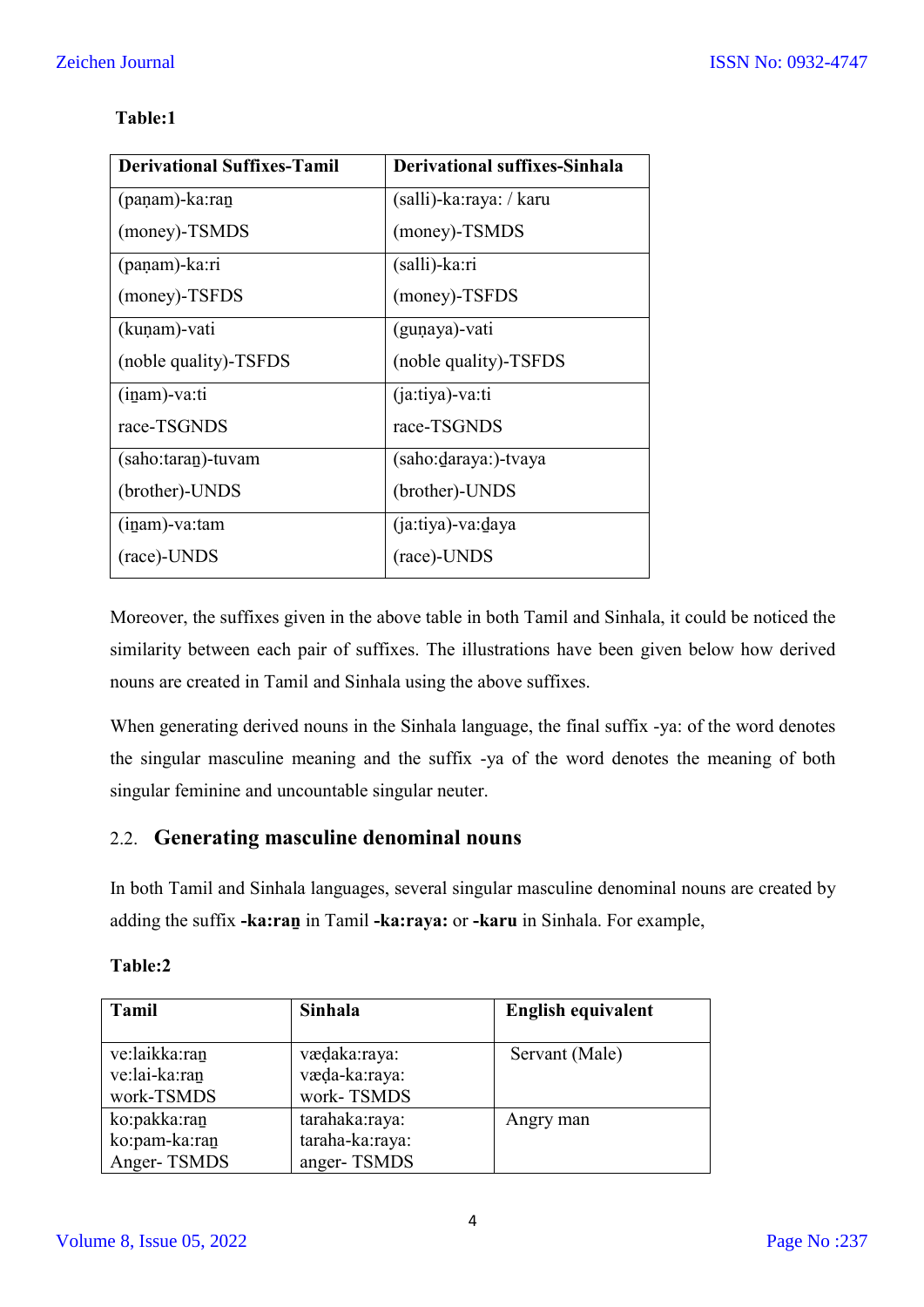| paṇakka:ran  | sallika:raya:   | Rich man         |
|--------------|-----------------|------------------|
| paṇam-ka:ran | salli-ka:raya:  |                  |
| money-TSMDS  | money-TSMDS     |                  |
| ku:likka:ran | kuli:ka:raya:   | Mercenary (Male) |
| kuuli-ka:ran | kuliya-ka:raya: |                  |
| wage-TSMDS   | wage-TSMDS      |                  |

The derivational suffix **-karu** in Sinhala language, does not affix with all the words. It only affix with certain words. For example,

### **Table :3**

| <b>Sinhala</b> | <b>English equivalent</b> |
|----------------|---------------------------|
|                |                           |
| kul:karu       | Mercenary                 |
| kuli-karu      |                           |
| wage-TSMDS     |                           |
| taraňgakaru    | Competitor                |
| taraňga-karu   |                           |
| contest-TSMDS  |                           |
| lipikaru       | Clerk                     |
| lipi-karu      |                           |
| crime-TSMDS    |                           |
| aragalakaru    | protester                 |
| aragala-karu   |                           |
| protest-TSMDS  |                           |

## 2.3. **Generating Feminine denominal nouns**

Some singular feminine denominal nouns are created by adding the suffix **-ka:ri** or **ka:riya** in both Tamil and Sinhala languages. For example,

| <b>Tamil</b> | <b>Sinhala</b>            | <b>English equivalent</b> |
|--------------|---------------------------|---------------------------|
|              |                           |                           |
| ve:laikka:ri | vædaka:ri/vædaka:riya     | Servant                   |
| ve:lai-ka:ri | væda-ka:ri/ka:riya        |                           |
| work-TSFDS   | work-TSFDS                |                           |
| ko:pakka:ri  | tarahaka:ri/tarahaka:riya | Angry woman               |
| ko:pam-ka:ri | taraha-ka:ri/ka:riya      |                           |
| anger-TSFDS  | anger-TSFDS               |                           |
| panakka:ri   | sallika:ri/sallika:riya   | Rich woman                |
| panam-ka:ri  | salli-ka:ri/ka:riya       |                           |
| money-TSFDS  | money-TSFDS               |                           |
| ku:likkaari  | kuli:ka:ri/kuli:ka:riya   | Mercenary                 |
| ku:li-kaari  | kuliya-ka:ri/ka:riya      |                           |
| wage-TSFDS   | wage-TSFDS                |                           |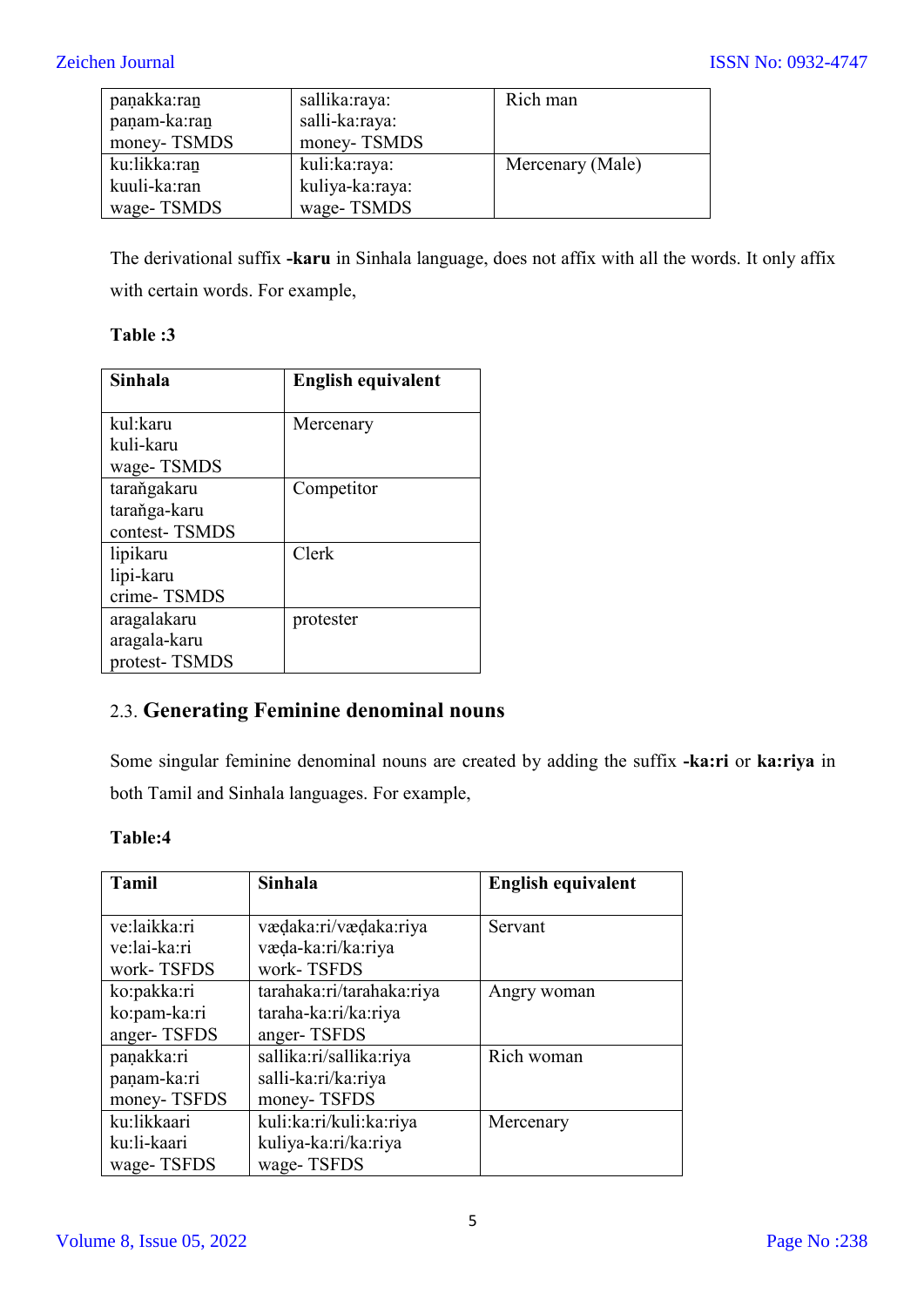The illustrations shown in the tables 2-4, it could be noticed some phonological similarities between the suffixes **-ka:raya** , **-karu**, **-ka:ri**, **-ka:riya** in Sinhala and **-ka:raṉ** and **-ka:ri** in Tamil.

Further, in both Tamil and Sinhala language, some female proper nouns are created by adding the suffix **-vati** in both Tamil and Sinhala. For example,

#### **Table:5**

| Tamil               | <b>Sinhala</b>      | <b>English equivalent</b> |
|---------------------|---------------------|---------------------------|
| kunavati            | gunavati            | Name of a woman           |
| kunam-vati          | guna+vati           |                           |
| noble quality-TSFDS | noble quality-TSFDS |                           |
| patma:vati          | patma:vati          | Name of a woman           |
| patmam-vati         | patma+vati          |                           |
| lotus-TSFDS         | lotus-TSFDS         |                           |
| le:la:vati          | le:la:vati          | Name of a woman           |
| leelai-vati         | $le: la: +vati$     |                           |
| sport-TSFDS         | sport-TSFDS         |                           |

## 2.4. **Generation of denominal common nouns**

Some denominal common nouns for both genders are created by adding the suffix **-va:ti** in both Tamil and Sinhala. For example,

#### **Table:6**

| <b>Tamil</b>       | Sinhala            | <b>English equivalent</b> |
|--------------------|--------------------|---------------------------|
|                    |                    |                           |
| santarppava:ti     | avasta:va:ti       | opportunist               |
| santarppam-va:ti   | avasta:-va:ti      |                           |
| opportunity-TSGNDS | opportunity-TSGNDS |                           |
| inava:ti           | ja:tiva:ti         | Racist                    |
| inam-va:ti         | ja:ti-va:ti        |                           |
| race-TSGNDS        | race-TSGNDS        |                           |
| samayava:ti        | a:gamva:ti         | Religious                 |
| samayam-va:ti      | a:gama-va:ti       |                           |
| religion-TSGNDS    | religion-TSGNDS    |                           |

## 2.5. **Generation of denominal abstract nouns**

In both Tamil and Sinhala languages, some abstract nouns are generated by adding the suffix  **tuvam** in Tamil and **-tvaya** in Sinhala. For example,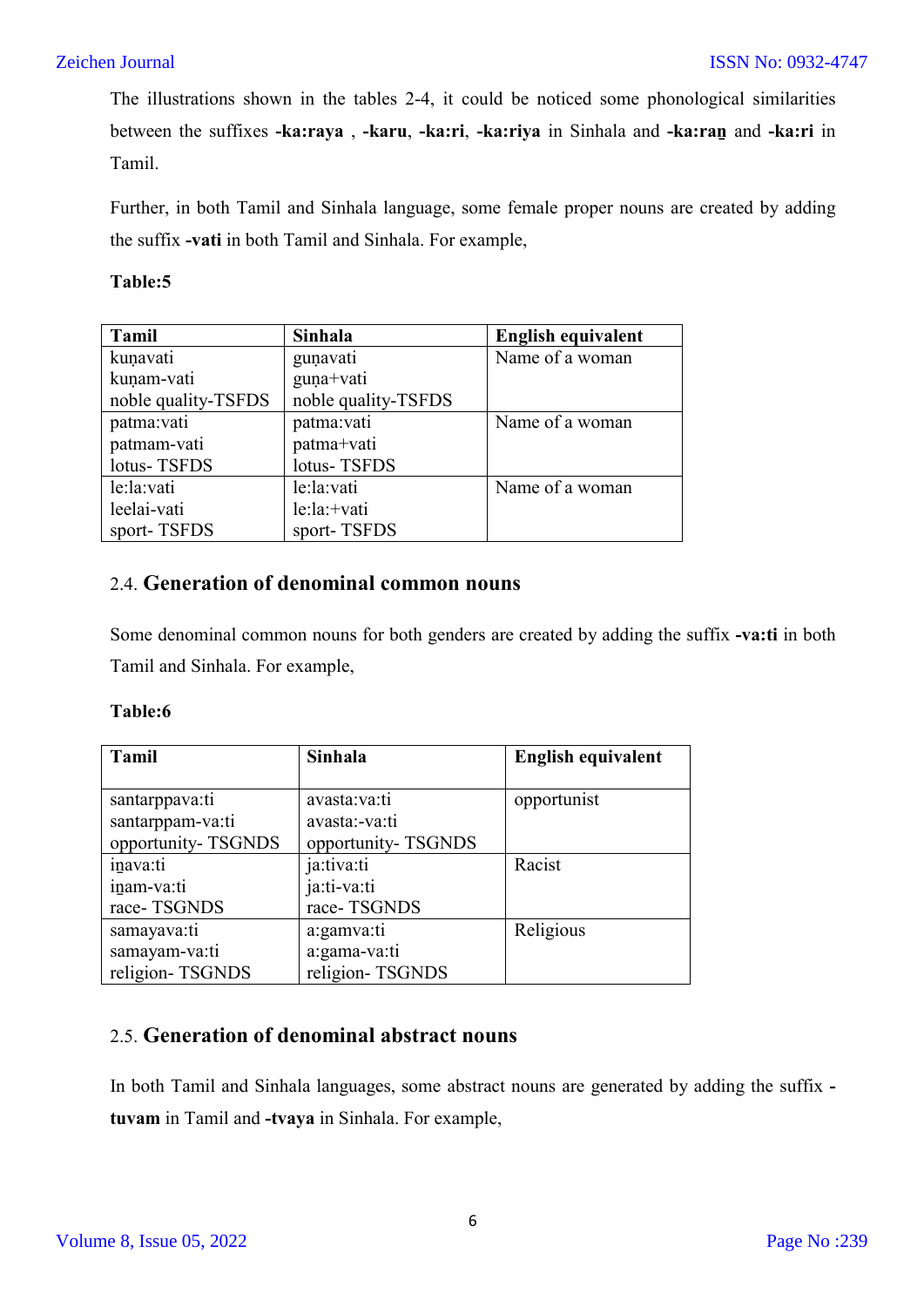## **Table:7**

| <b>Tamil</b>    | Sinhala         | English equivalent |
|-----------------|-----------------|--------------------|
| kavittuvam      | kavitvaya       | Poetry             |
| kavi-tuvam      | kavi-tvaya      |                    |
| poem-UNDS       | poem-UNDS       |                    |
| talaimaittuvam  | na:yakatvaya    | Leadership         |
| talaimai-tuvam  | na:yaka-tvaya   |                    |
| chief-UNDS      | chief-UNDS      |                    |
| saho:tarattuvam | saho:daratvaya  | Brotherhood        |
| sah:taran-tuvam | saho:dara-tvaya |                    |
| brother- UNDS   | brother- UNDS   |                    |

On the other hand, in both Tamil and Sinhala languages, some abstract nouns are generated by adding the suffix **-va:tam** in Tamil and **-va:ḏaya** in Sinhala language. For example,

### **Table:8**

| <b>Tamil</b>                                           | <b>Sinhala</b>                                    | <b>English equivalent</b> |
|--------------------------------------------------------|---------------------------------------------------|---------------------------|
| inava:tam<br>inam-va:tam<br>race-UNDS<br>ti:virava:tam | ja:tiva:daya<br>ja:ti-va:daya<br>race-UNDS        | Racism<br>Extremism       |
| ti:viram-va:tam<br>extreme- UNDS                       |                                                   |                           |
| matava:tam<br>matam-va:tam<br>religion- UNDS           | a:gamva:daya<br>a:gam-va:daya<br>religion- UNDS   | Religiosity               |
|                                                        | nu:tanava:daya<br>nu:tana-va:daya<br>modern- UNDS | Modernism                 |
|                                                        | stri:va:daya<br>stri:-va:daya<br>woman- UNDS      | Feminism                  |

The generation of denominal nouns by adding similar types of suffixes to the noun roots in Tamil and Sinhala has been discussed so far. Moreover, these suffixes function as the classmaintaining suffixes in both languages.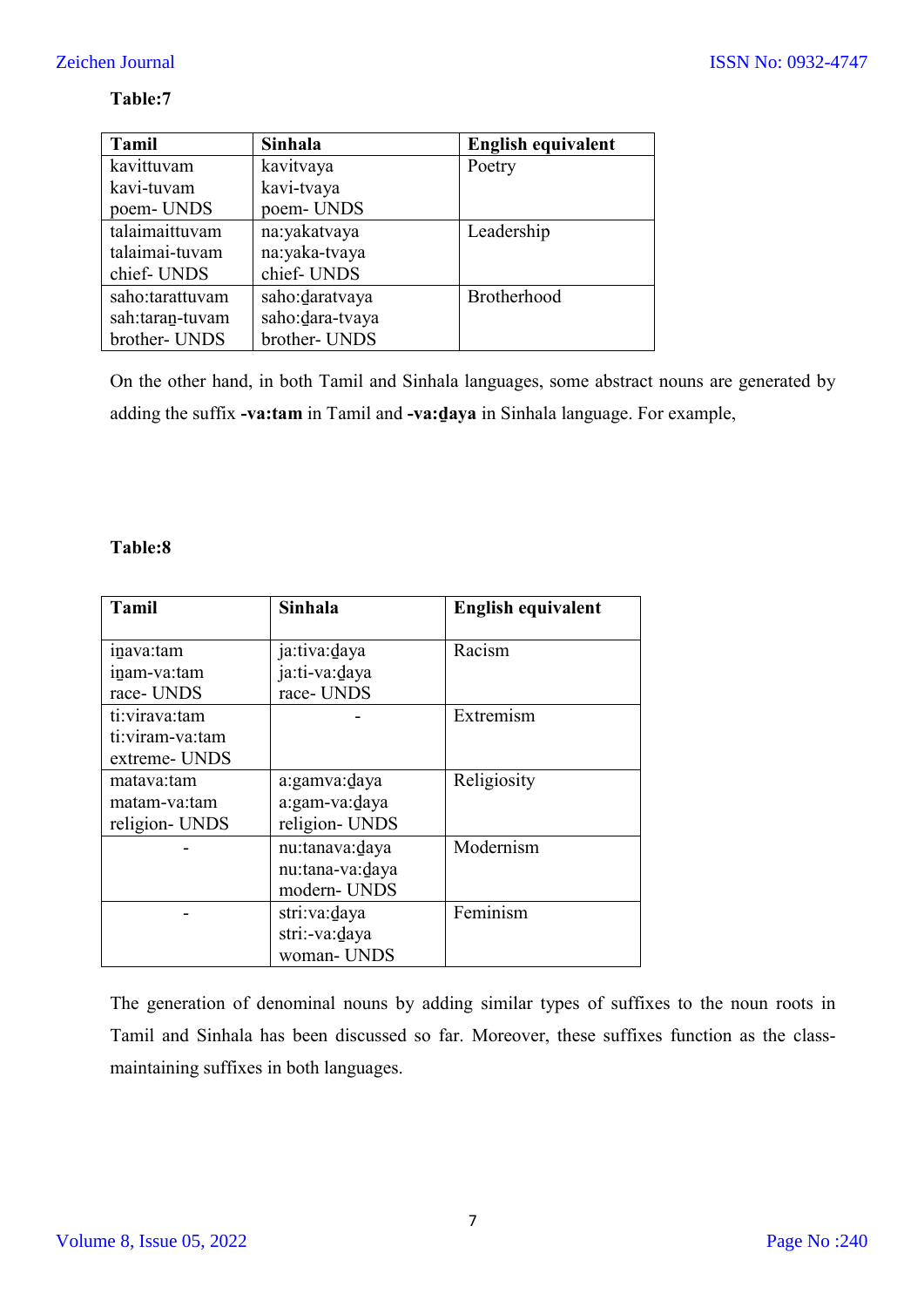## 2.6. **Generation of denominal nouns adding by prefixes**

In both Tamil and Sinhala languages, some denominal nouns are generated by prefixation. The prefixes shown below in the table 9, function as the class-maintaining derivational prefixes in both Tamil and Sinhala to generate new lexemes.

#### **Table:9**

| <b>Derivational prefixes - Tamil)</b> | Derivational prefixes - Sinhala |  |
|---------------------------------------|---------------------------------|--|
|                                       |                                 |  |
| $a$ -(suttam)                         | a-(pirisidu)                    |  |
| NP-(cleanliness)                      | NP-(cleanliness)                |  |
| ava-(latcanam)                        | ava-(lassana)                   |  |
| NP-(beauty)                           | NP-(beauty)                     |  |
| $apa-(ki:rti)$                        | apa-(ki:rtiya)                  |  |
| NP-fame                               | NP-fame                         |  |
| tur-(națattai)                        | $dur$ - $(janaya)$              |  |
| NP-(Behaviour)                        | $NP$ -(people)                  |  |
| nir-kati                              | nir-(a:varaṇaya)                |  |
| NP-way                                | NP-cover                        |  |

Many singular denominal abstract nouns are created by adding the prefix **-a** in both Tamil and Sinhala. Generally, in both Tamil and Sinhala, the above prefixes are associated to generate derived nouns in negative meaning.

#### **Table:10**

| <b>Tamil</b> | <b>NOM.</b> -NR | <b>English equivalent</b> |
|--------------|-----------------|---------------------------|
|              |                 |                           |
| ani:ti       | ani:tiya        | Injustice                 |
| a-ni:ti      | a-ni:tiya       |                           |
| NP-justice   | NP-justice      |                           |
| asuttam      | apirisidu       | Unclean                   |
| a-suttam     | a-pirisidu      |                           |
| NP-clean     | NP-clean        |                           |
| apa:kkiyam   | aba:gyaya       | Unfortunate               |
| a-pa:kkiyam  | a-ba:gyaya      |                           |
| NP-blessing  | NP-blessing     |                           |

Besides, in both Sinhala and Tamil, some denominal abstract nouns are generated by adding the prefix **-ava** in both Tamil and Sinhala languages. These types of derived nouns also denote the negative meaning in both languages. For example,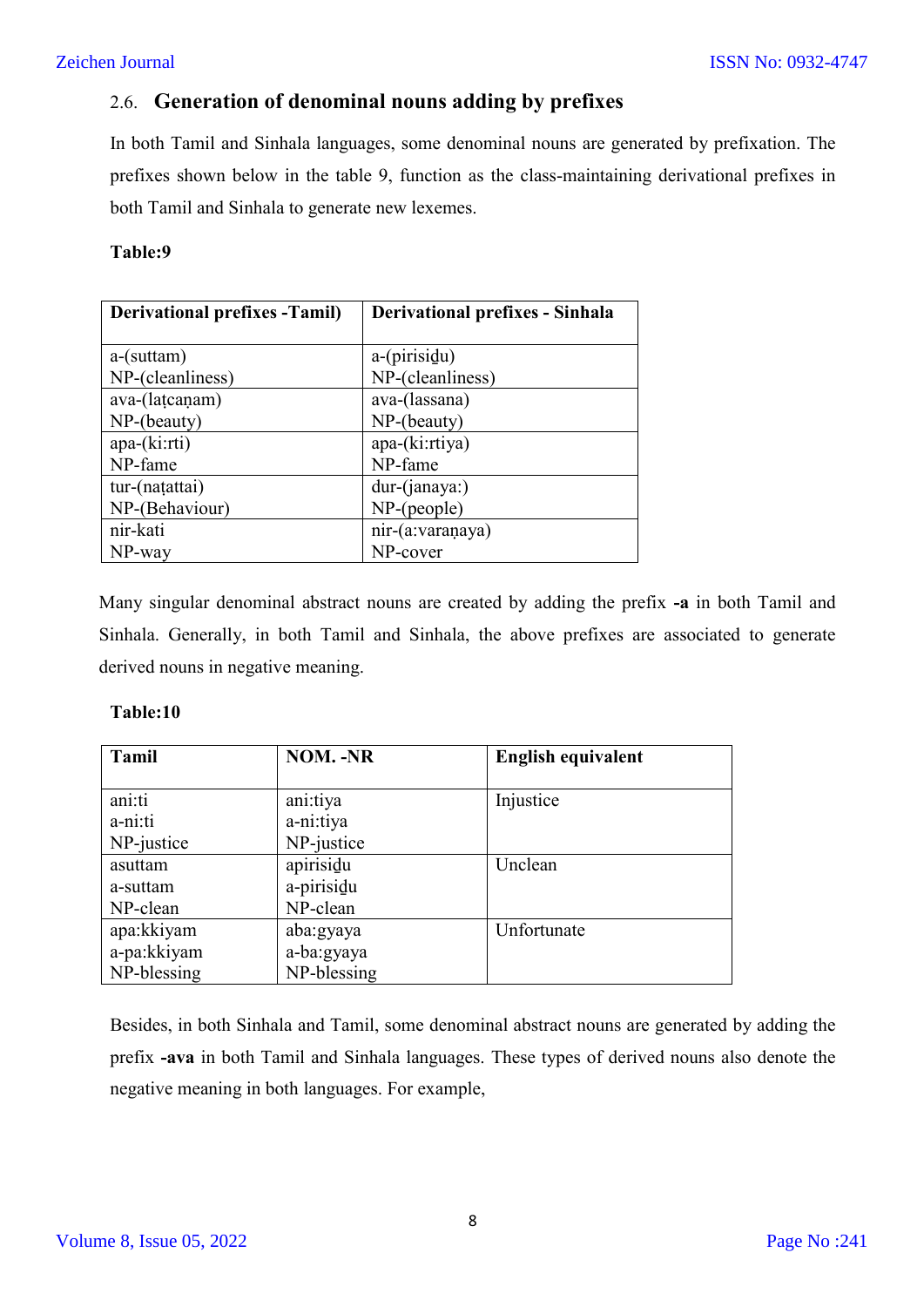### **Table:11**

| <b>Tamil</b>   | <b>NOM. -NR</b> | <b>English equivalent</b> |
|----------------|-----------------|---------------------------|
|                |                 |                           |
| avalatcanam    | avalassana      | Ugly                      |
| ava-latcanam   | ava-lassana     |                           |
| NP-beautiful   | NP-beautiful    |                           |
| avamariya:tai  | avani:thiya     | Disrespect                |
| ava-mariya:tai | ava-niitiya     |                           |
| NP-respect     | NP-justice      |                           |
| avanampikkai   | avatakse:ru     | Distrust                  |
| ava-nampikkai  | ava-takseeru    |                           |
| NP-hope        | NP-value        |                           |

Further, in both languages, some denominal abstract nouns are generated by adding the prefix  **apa** to denote other types of negative derived nouns. For example,

#### **Table:12**

| <b>Tamil</b> | Sinhala      | <b>English equivalent</b> |
|--------------|--------------|---------------------------|
|              |              |                           |
| apaki:rti    | apaki:rtiya  | Infamy                    |
| apa-ki:rti   | apa-ki:rtiya |                           |
| NP-fame      | NP-fame      |                           |
| Apasakunam   |              | Bad omen                  |
| apa-sakunam  |              |                           |
| NP-omen      |              |                           |
|              |              |                           |
|              | apagamana    | Came back                 |
|              | apa-gamana   |                           |
|              | NP-journey   |                           |

Besides, some denominal quality nouns are generated by adding the prefix **-tur** in Tamil **-ḏur** in Sinhala. Here, the spoken form of Tamil [ḏ] functions as the allophone of the phoneme /t/. Hence, in Tamil the prefix could be pronounced as **[t]** or **[ḏ].** For example,

| <b>Tamil</b> | Sinhala | English equivalent |
|--------------|---------|--------------------|
|              |         |                    |
| turnatattai  |         | Bad behaviour      |
| tur-nadattai |         |                    |
| NP-behaviour |         |                    |
| turna:rram   |         | Bad smell          |
| tur-na:rram  |         |                    |
| NP-smell     |         |                    |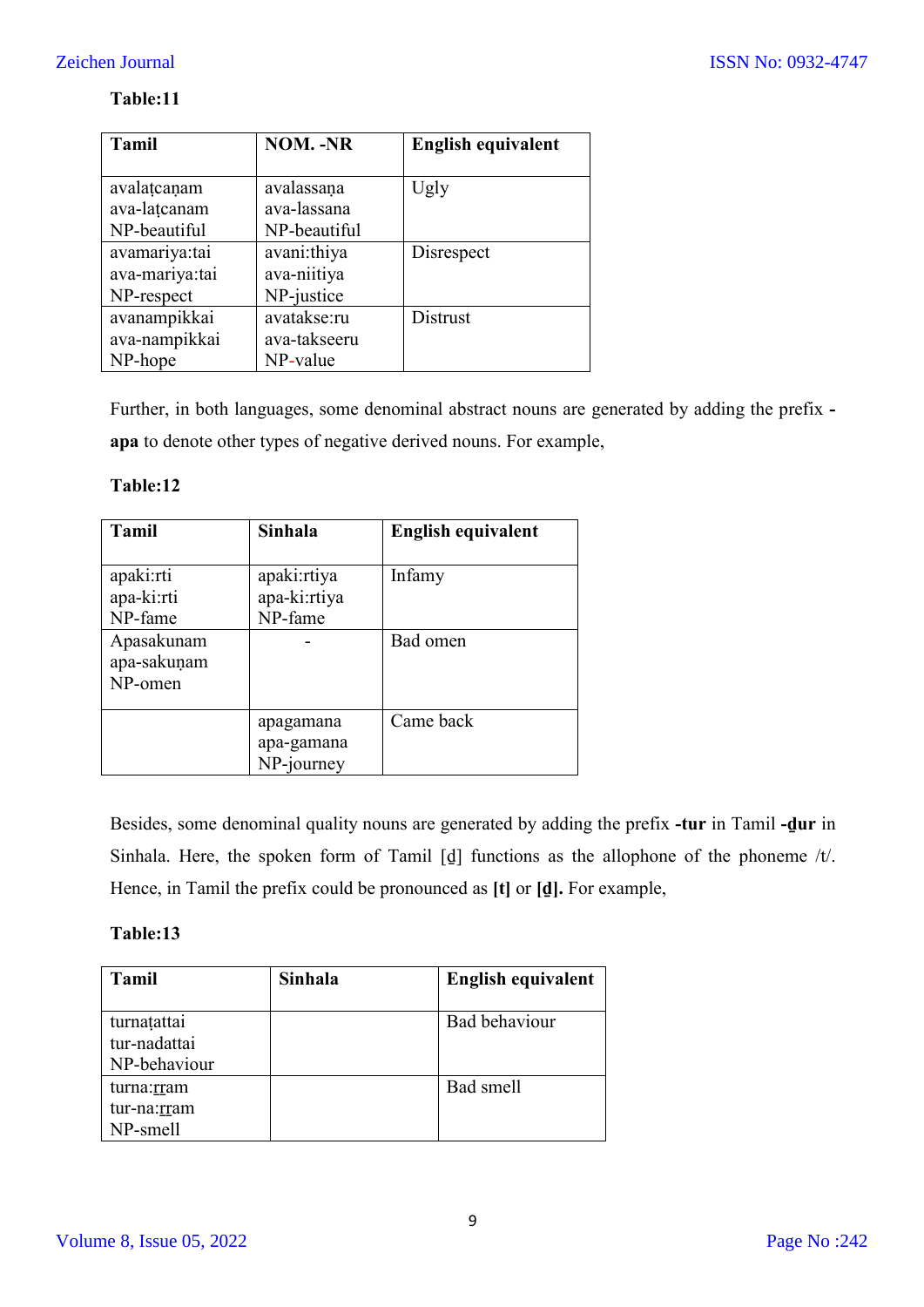| turpa:kkiyam<br>tur-pa:kkiyam<br>NP-fortune |                                      | Misfortune      |
|---------------------------------------------|--------------------------------------|-----------------|
|                                             | durgunaya<br>dur-gunaya<br>NP-nature | Ignoble quality |
|                                             | durvarna<br>dur-varna<br>NP-colour   | Faded colour    |
|                                             | durjanaya<br>dur-janaya<br>NP-people | Ignoble people  |

Some denominal abstract nouns are generated by adding the prefix **-nir** in both Tamil and Sinhala to denote in the sense 'no' or 'without'. For example,

#### **Table:14**

| <b>Tamil</b> | <b>NOM. -NR</b> | <b>English equivalent</b> |
|--------------|-----------------|---------------------------|
|              |                 |                           |
| nira:taravu  |                 | helplessness              |
| nir-a:taravu |                 |                           |
| NP-support   |                 |                           |
| nirkati      |                 | helplessness              |
| nir-kati     |                 |                           |
| NP-plight    |                 |                           |
| nira:sai     |                 | Unfulfilled desire        |
| nir-a:sai    |                 |                           |
| NP-desire    |                 |                           |
|              | nir-a:varanaya  | Exposure                  |
|              | NP-cover        |                           |
|              | nir-ahamka:raya | humbleness                |
|              | NP-arrogant     |                           |
|              | nir-a:ya:saya   | effortless                |
|              | NP-effort       |                           |

The generation of negative denominal nouns by adding the same type of prefixes to the noun roots in Tamil and Sinhala has been discussed so far. Further, it could be noticed, the prefixes are functioned as class-maintaining derivational suffixes in both languages.

## 2.7. **Adding similar suffixes to adjective forms to generate denominal nouns**

In both Tamil and Sinhala languages, some singular masculine denominal quality nouns are generated by adding the suffix **-aṉ** in Tamil **-a:ṉuva:** in Sinhala to the adjective forms. For example,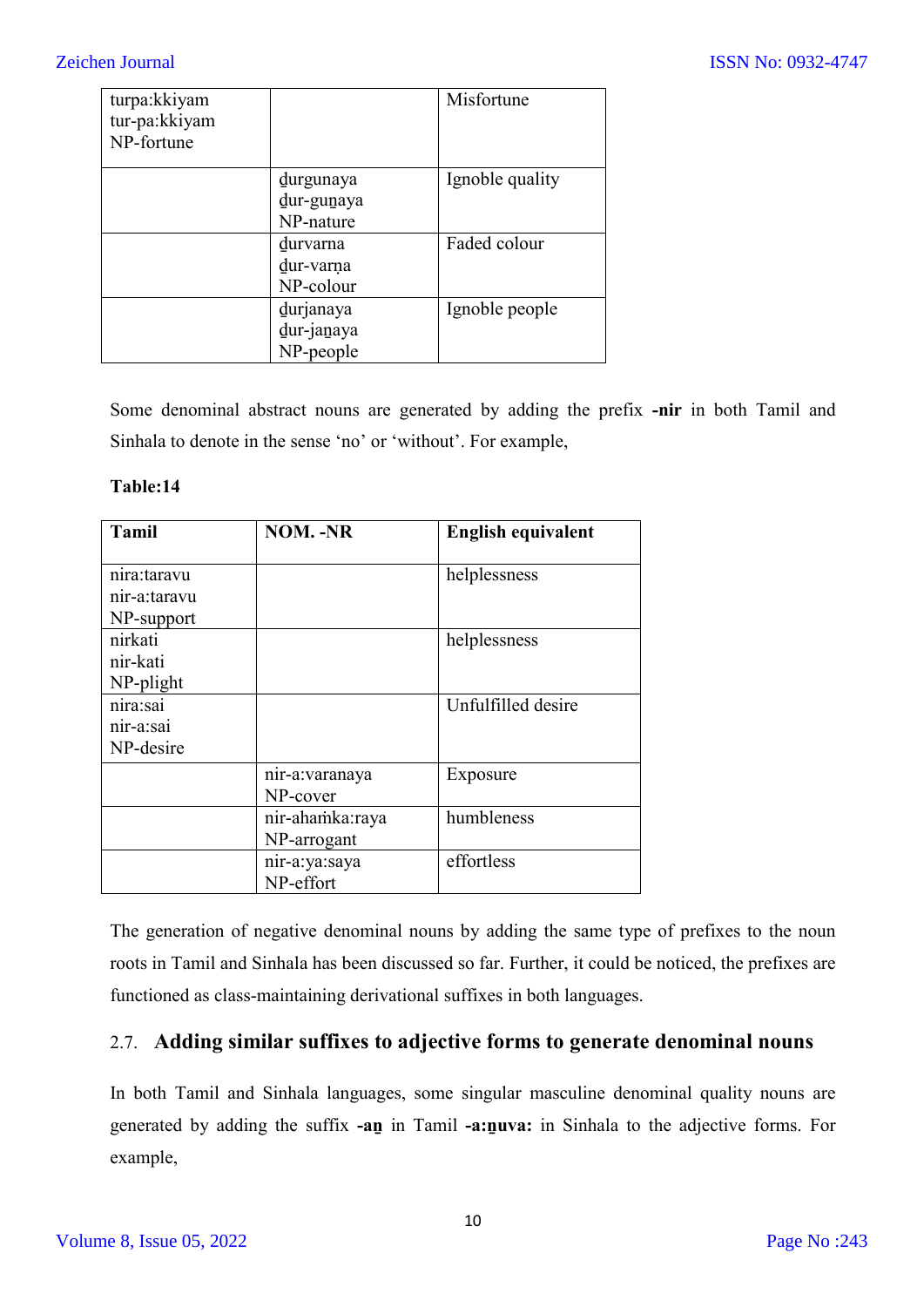| <b>Tamil</b>     | <b>Sinhala</b>     | <b>English equivalent</b> |
|------------------|--------------------|---------------------------|
|                  |                    |                           |
| intiyan          | indiya:dnuva:      | Indian                    |
| intiya-an        | indiya:nu-va       |                           |
| <b>ADJ-TSMDS</b> | <b>ADJ-TSMDS</b>   |                           |
| amerikkan        | æmerika:nuva:      | American                  |
| amerikka-an      | æmerika:nu-va:     |                           |
| <b>ADJ-TSMDS</b> | <b>ADJ-TSMDS</b>   |                           |
| kane: tiyan      | kæne:diya:nuva:    | Canadian                  |
| kane: tiya-an    | kæne: diya: nu-va: |                           |
| <b>ADJ-TSMDS</b> | <b>ADJ-TSMDS</b>   |                           |
| avustire:liyan   | ostre:liya:nuva:   | Australian                |
| avustire:liya-   | ostre:liya:nu-va:  |                           |
| <b>ADJ-TSMDS</b> | <b>ADJ-TSMDS</b>   |                           |

#### **Table:15**

In the above examples in the table 15, to express the inhabitant noun to relate a country of a person, the name of the country changes as an adjective form and after the suffix **-aṉ** adds to it to denotes a denominal noun in Tamil. In Sinhala language, the suffix **-a:ṉu** is attached to the country name to form and adjective form. Finally, the masculine singular suffix **-va:** attached to the adjective form to generate a derived noun. Here it can be noticed some similar phonological feature between the suffixes **-aṉ** and **-a:ṉu** in Tamil and Sinhala.

## 2.8. **Creation of deverbal nouns by adding different suffixes in the same manner in Tamil and Sinhala**

To form action nouns in both Tamil and Sinhala, the suffix -**tal** in Tamil and the suffix **-i:ma** is attached to the verb root. Especially, the couple of suffixes belong to class-changing derivational affixes in the both languages. Because, when adding the suffix to the root form of the verb, the verb turns into a noun in both languages after the suffixation. For example,

| <b>Action noun</b> | <b>Action noun</b> | <b>English Equivalent</b> |
|--------------------|--------------------|---------------------------|
| (Tamil)            | (Sinhala)          |                           |
| seital             | kiri:ma            | Doing                     |
| sei-tal            | kara-i:ma          |                           |
| do-VNDS            | do- VNDS.          |                           |
| pa:ital            | pæni:ma            | Jumping                   |
| pa:i-tal           | pæna-i:ma          |                           |
| jump-VNDS          | jump-VNDS          |                           |
| pa:rttal           | bæli:ma            | looking                   |
| pa:r-t-tal         | bala-i:ma          |                           |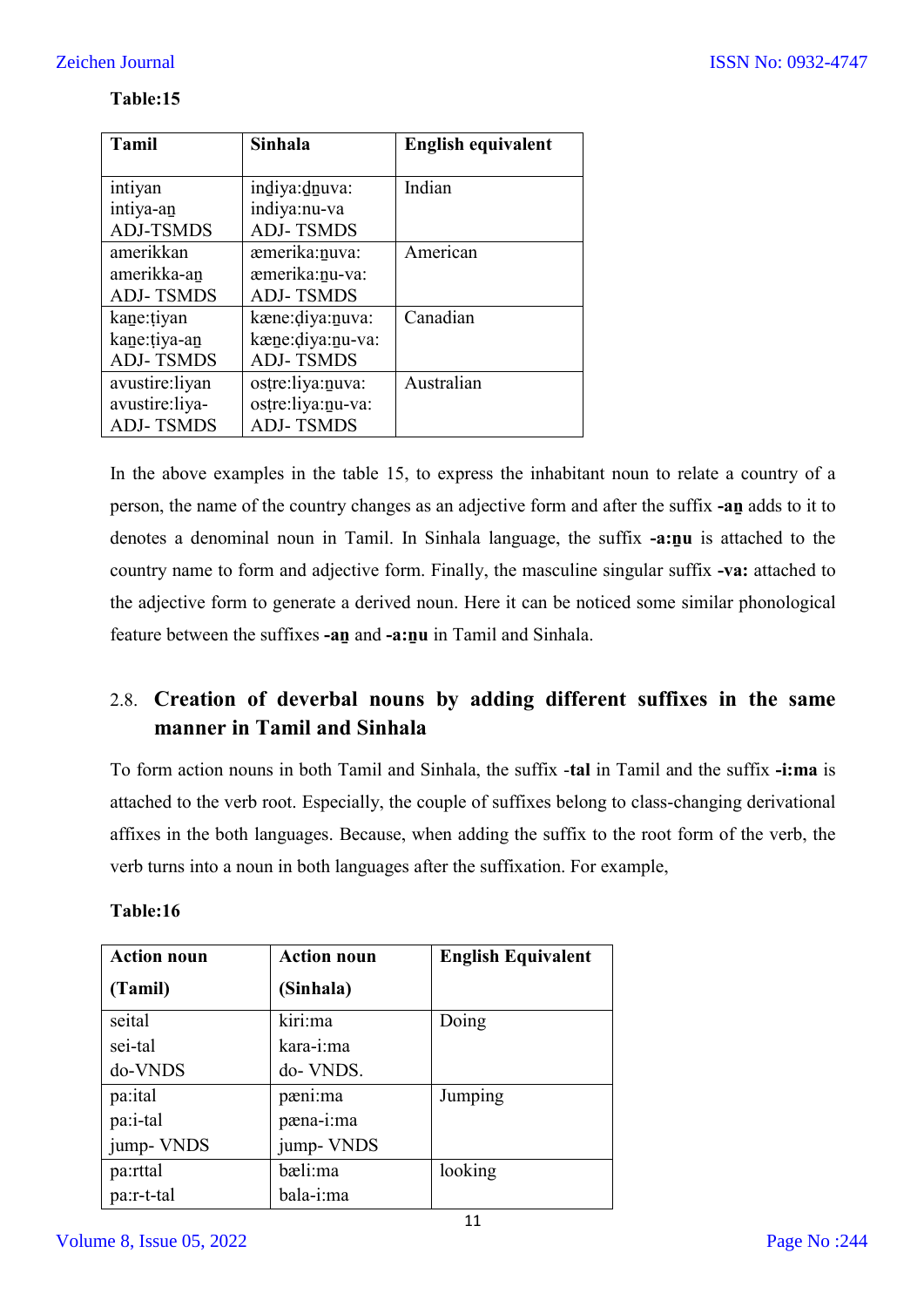| look- VNDS  | look- VNDS  |         |
|-------------|-------------|---------|
| a:tutal     | næti:ma     | Dancing |
| a:tu-tal    | nata-i:ma   |         |
| dance- VNDS | dance- VNDS |         |

**NOTE**: Not like Tamil language, generally in Sinhala language the form of verb roots is changed into another phonological structure when they are attached with suffixes.

Besides, several singular deverbal agent nouns are formed in both languages adding the suffixes **-pavar/pavan/o:n** in Tamil and **-nna:** in Sinhala to the root forms of the verbs. These suffixes also belong to class-changing derivational affixes in the both languages because they change the word class when they are attached to the particular morpheme. For example,

#### **Table:17**

| <b>Agent noun</b>                                                                           | <b>Agent noun</b>                          | English<br>equivalent |
|---------------------------------------------------------------------------------------------|--------------------------------------------|-----------------------|
| elutupavar/ elutupavan/ elutupavo:n<br>eluthu-pavar/elutu-pavan/elutu-o:n<br>write-TSMDS    | liyanna:<br>liya-nna:<br>write-TSMDS       | Writer                |
| seipavar/seipavan/seivo:n<br>sei-pavar/sei-pavan/sei-o:n<br>do-TSMDS                        | karanna:<br>kara-nna:<br>write-TSMDS       | doer                  |
| va:sippavar/va:sippavan/va:sippo:n<br>va:si-p-pavar/va:si-p-pavan/va:si-p-o:n<br>read-TSMDS | kiya: vanna:<br>kiyava-nna:<br>write-TSMDS | reader                |
| anuppupavar/anuppupavan/anuppuvo:n<br>$anuppu$ -pavar/anuppu-pavan/anuppu-o:n<br>send-TSMDS | yavanna:<br>yava-nna:<br>write-TSMDS       | sender                |

Further, to form plural forms of agent nouns in both languages, the suffix **-o:r** in Tamil and **-o:** in Sinhala are used. These suffixes also belong to class-changing derivational affixes in the both languages because they change the word class when they are attached to the particular morpheme. Here also the verb changes into a noun form. For example,

| <b>Agent noun</b>                       | <b>Sinhala</b>                      | English equivalent |
|-----------------------------------------|-------------------------------------|--------------------|
| elutuvo:r<br>eluthu-v-o:r<br>write-TPDS | liyanno:<br>liya-nno:<br>write-TPDS | Writers            |
| seivo:r<br>sei-v-o:r                    | karanno:<br>kara-nno:               | doers              |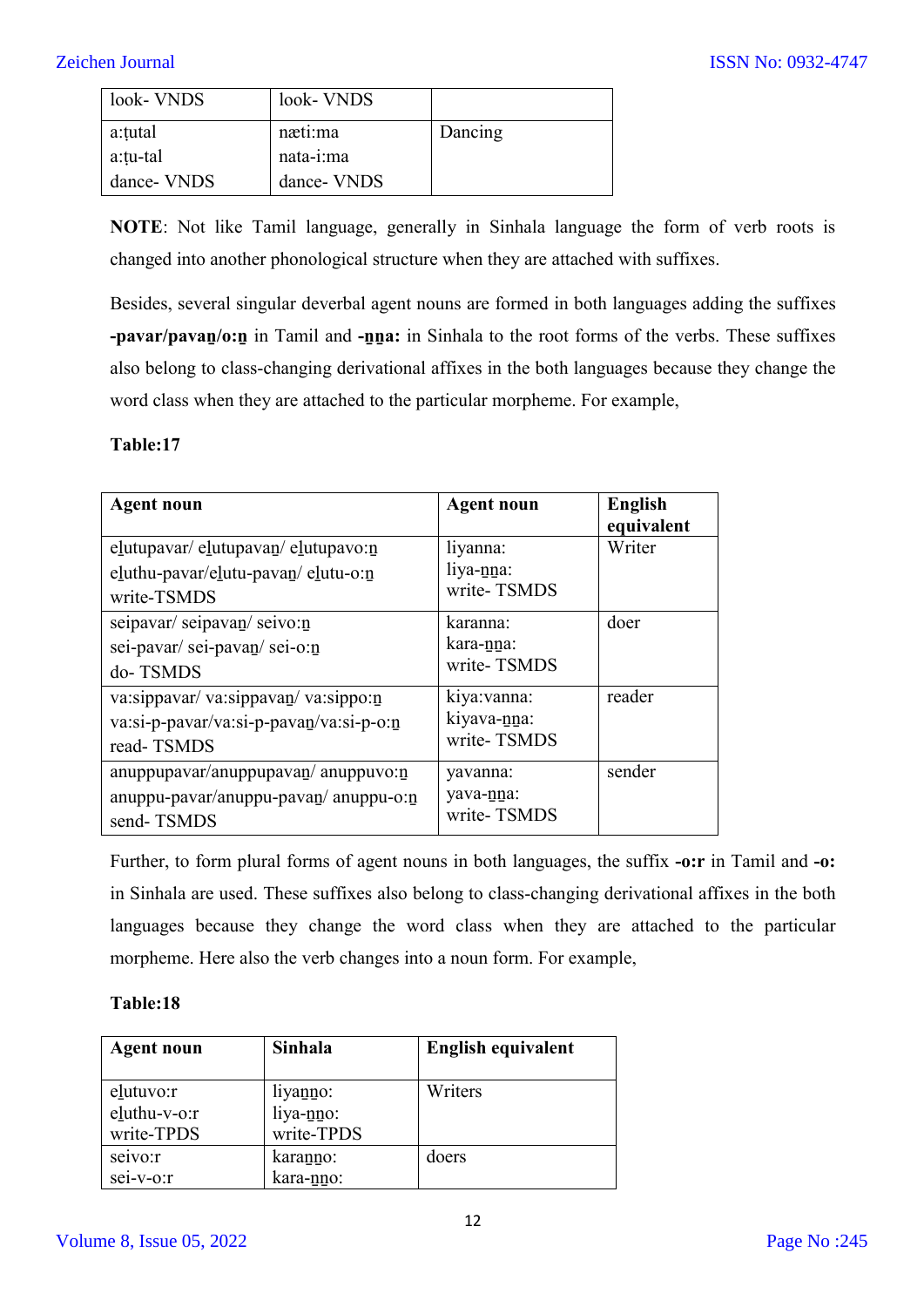| do-TPDS       | write-TPDS  |         |
|---------------|-------------|---------|
| va:sippo:r    | kiyavanno:  | readers |
| $va:si-p-o:r$ | kiyava-nno: |         |
| read-TPDS     | write-TPDS  |         |
| anuppuvo:r    | yavanno:    | senders |
| anuppu-v-o:r  | yava-nno:   |         |
| send-TPDS     | write-TPDS  |         |

The illustrations given in table 18, it could be noticed similar phonological feature functions between the suffixes in Tamil and Sinhala. In Tamil it is used **-o:r** and in Sinhala it is used **-ṉṉo:**

# 2.9. **Suffixation of word doublers in Tamil and Sinhala to generate derived nouns**

Generally, in Tamil and Sinhala languages word doublers are used to enhance the creativeness in writing. Word doubler means a meaningless word doubles itself in a sentence and it gives a rhyming word. On the other hand, it is said, repetition of similar terminal sounds in two words.

In both Tamil and Sinhala languages, some denominal nouns are generated by adding the suffix  **ppu** in Tamil **-va** in Sinhala to the root of the word doubler. These suffixes belong to the classmaintaining derivational affixes in both languages. Because, the word class does not change when they are attached the particular morpheme. For example,

| <b>Tamill</b> | <b>Sinhala</b> | <b>English equivalent</b> |
|---------------|----------------|---------------------------|
| Munumunuppu   | Munumunuva     | Chatter                   |
| munumunu-ppu  | munumunu-va    |                           |
| <b>WD-NDS</b> | <b>WD-NDS</b>  |                           |
| salasalappu   |                | murmur                    |
| salasala-ppu  |                |                           |
| <b>WD-NDS</b> |                |                           |
| viruviruppu   |                | briskness                 |
| viruviru-ppu  |                |                           |
| <b>WD-NDS</b> |                |                           |
|               | sarasaraya     | A kind of noise           |
|               | sarasara-ya    |                           |
|               | <b>WD-NDS</b>  |                           |
|               | barabaraya     | Torture                   |
|               | barabara-ya    |                           |
|               | <b>WD-NDS</b>  |                           |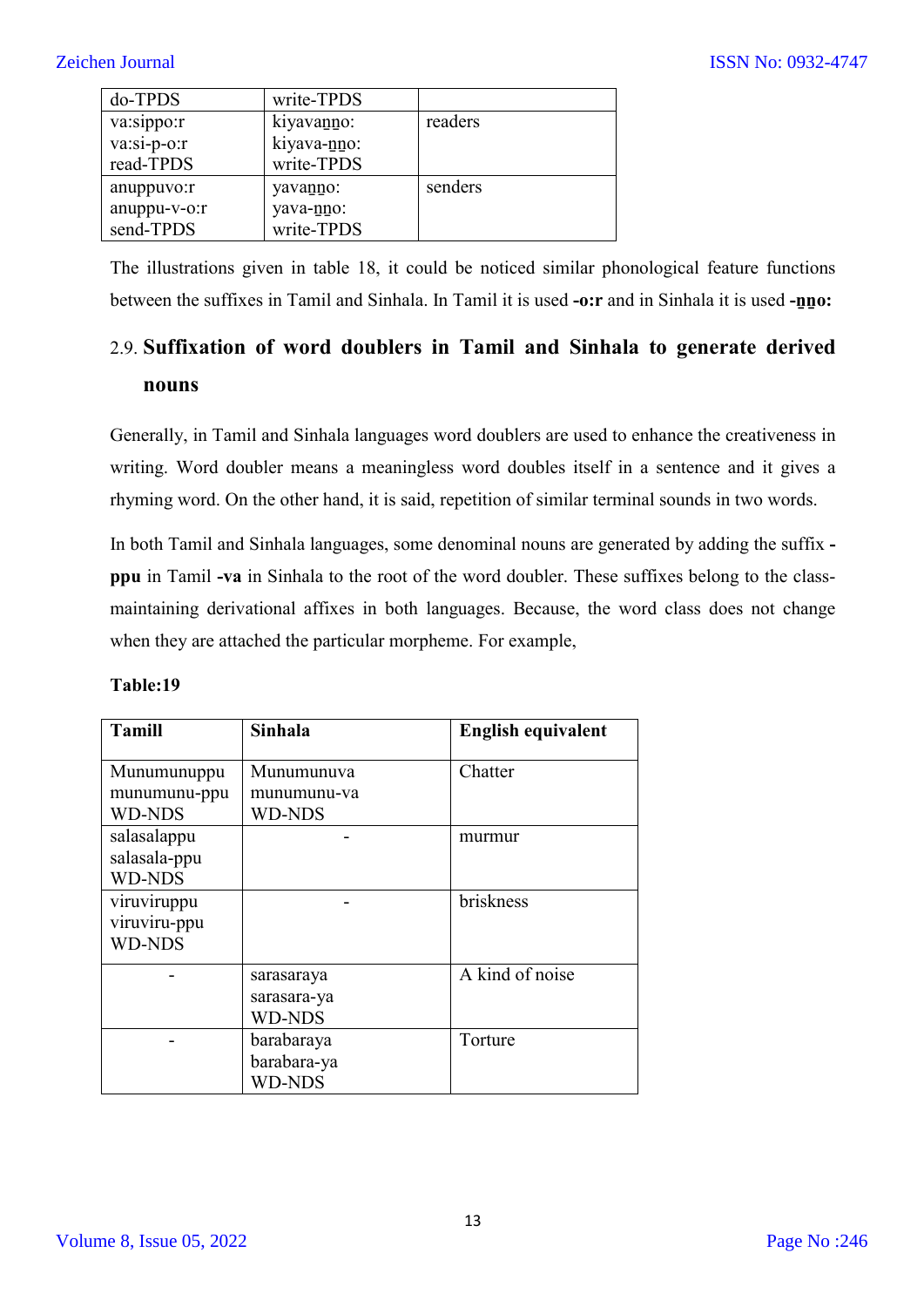#### **Conclusion**

In the linguistics field, there are not enough comparative research activities conducted by the research scholars between Dravidian and Sinhala languages. When we study Sinhala language, many Dravidians language features are identified in it. Most of the language scholars try to describe the Indo-Aryan language features in Sinhala. The discussions of Dravidian language features in Sinhala do not reveal in detail. Most of the native speakers of Sinhala say only a few lexical relationships could be seen in Tamil and Sinhala. They do not try to explore the other Dravidian linguistic features in both languages. Currently, a few numbers of young scholars have come forward to do comparative research between Sinhala and Dravidian languages. According to that, this is one of the attempts exploring the similar derivational morphological features and derivational processing in Tamil and Sinhala. It has brought out the similarities of production of derived nouns in Tamil and Sinhala. Besides, this research has found out that several derived nouns in both Tamil and Sinhala are generated by adding the same types of nominalizers in the same manner. Hence, it could be noticed that this is one of the linguistic features, morphologically that there is a relationship between Tamil and Sinhala languages.

#### **References**

Balagalle Wimal, G. (1995). Basha Adhyayanaya ha Sinhala Vyavaharaya, Colombo: Godage Publishers.

Balagalle Wimal, G. (2010). Sinhala Bashave sambhavaya ha parinaamaya (third edition), Colombo: Godage Publishers.

Disanayaka, J.B. (2017). Encyclopedia of Sinhala Language and Culture (second edition), Sri Lanka: Sumitha publishers.

George Yule. (2014). The Study of language (Fourth edition), New Delhi: Cambridge University Press,

Karunakaran, K, Edward Williams, T. (1984). Morphology – An Introduction, India: Grace Publications.

John Patrick, Christopher David. (2011). Structural Linguistics, New Delhi: Commonwealth Publishers Pvt. Ltd.

Martin Haspelmath, Andrea Sims, D. (2010). Understanding Morphology (second edition), London: Arnold Publishers.

Munidasa Kumaratunga. (1995).Viyakarana Vivaranaya,Colombo:Gunasena. Murphy Lynne, M. (2010). Lexical Meaning, UK: Cambridge University Press.

Pemananda Penalaboda. (2004). Sinhala Bashave Parinamaya ha Sidat Sangarava, Sri Lanka: Godage Publishers.